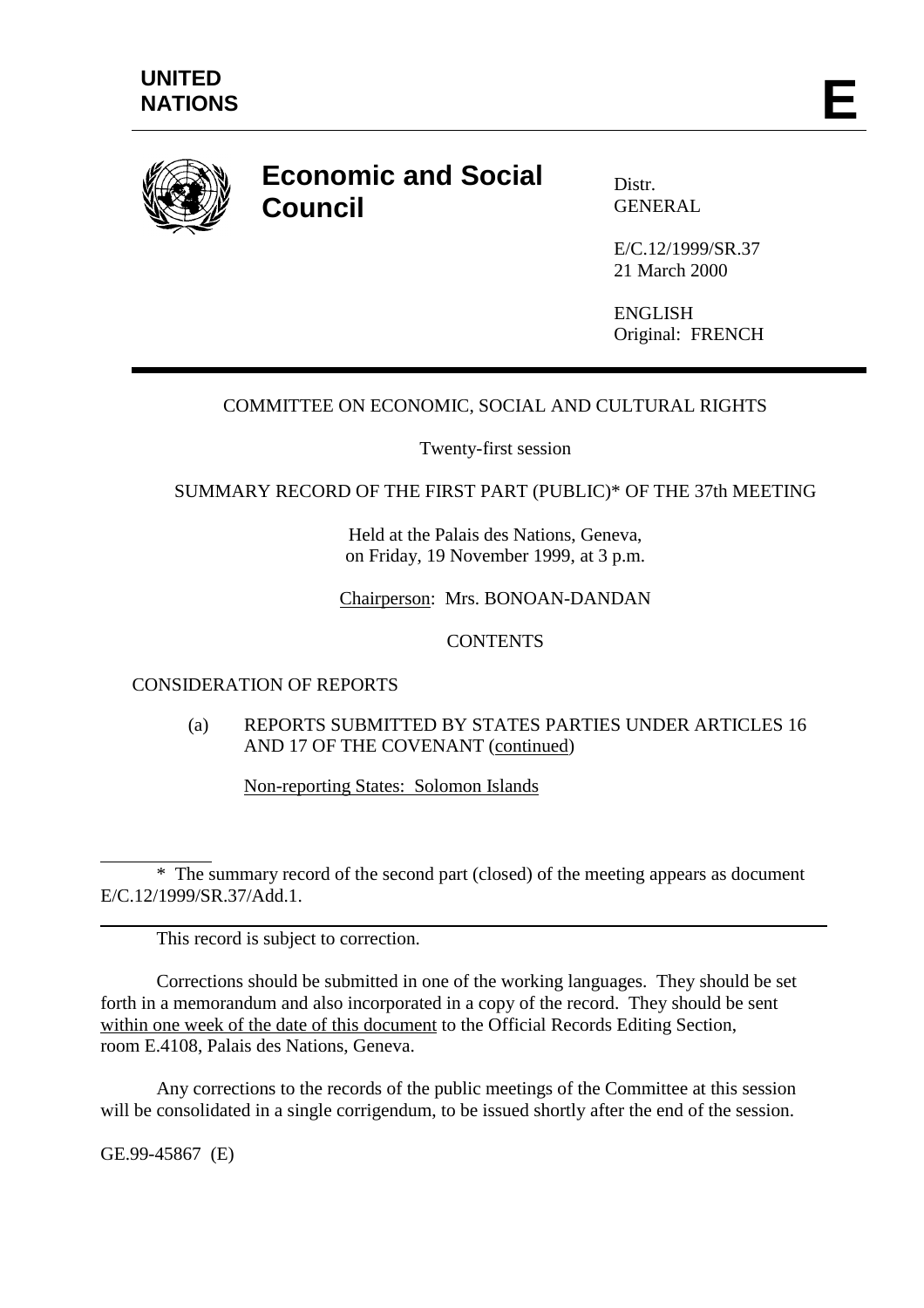#### The meeting was called to order at 3.05 p.m.

#### CONSIDERATION OF REPORTS

(a) REPORTS SUBMITTED BY STATES PARTIES UNDER ARTICLES 16 AND 17 OF THE COVENANT (agenda item 6) (continued)

Non-reporting States: Solomon Islands (Concluding observations of the Committee on Economic, Social and Cultural Rights, E/C.12/1/Add.33)

1. The CHAIRPERSON invited Mr. Riedel to summarize the situation regarding Solomon Islands.

2. Mr. RIEDEL welcomed the presence of a representative of the State party and of representatives of a number of non-governmental organizations and United Nations bodies and specialized agencies. In the absence of a report from Solomon Islands, the Committee had, in April 1999, considered the situation in the country and, in May 1999, adopted concluding observations. Eighteen years had elapsed since Solomon Islands had signed and ratified the International Covenant on Economic, Social and Cultural Rights, but the country had never submitted a report on the application of the instrument. The Committee had therefore based its deliberations on documents and information supplied by governmental and non-governmental organizations and specialized agencies. Since those sources were generally quite critical, it was not in a State party's interest not to submit reports to the Committee.

3. In its concluding observations, the Committee had noted that Solomon Islands had, in the 1990s, experienced severe economic and financial crises deeply affecting the scope for governmental action. It had also noted that Solomon Islands was one of the least developed countries in the Western Pacific region, with widespread poverty, especially in rural areas. It had also taken into account the severely detrimental effects of the Asian financial crisis on the economy of Solomon Islands, which was largely based on the export of timber, copra, palm oil and cocoa. The major share of the country's natural resources was exploited by foreign companies, leaving few benefits to Solomon Islands. Moreover, the country was hindered from respecting its commitments under the Covenant by the obligations placed on it by creditor States and international financial institutions.

4. The Committee had also highlighted positive aspects, especially the new Government's laudable efforts to establish the foundations of sustainable economic growth, the constitutional recognition of workers' rights to form trade unions, the high percentage of the national budget allocated to health and the progress made in combating such diseases such as diarrhoea, respiratory infections and malaria.

5. On the other hand, the Committee had expressed concern that women were still not treated equally with men and, in particular, that they remained subject to the patriarchal system. It had also expressed concern about the rise in unemployment and its contribution to civil strife, as well as about the recent downsizing of the public sector and its significant social repercussions. It had, further, noted that domestic violence was prevalent and was not always properly addressed by the competent authorities.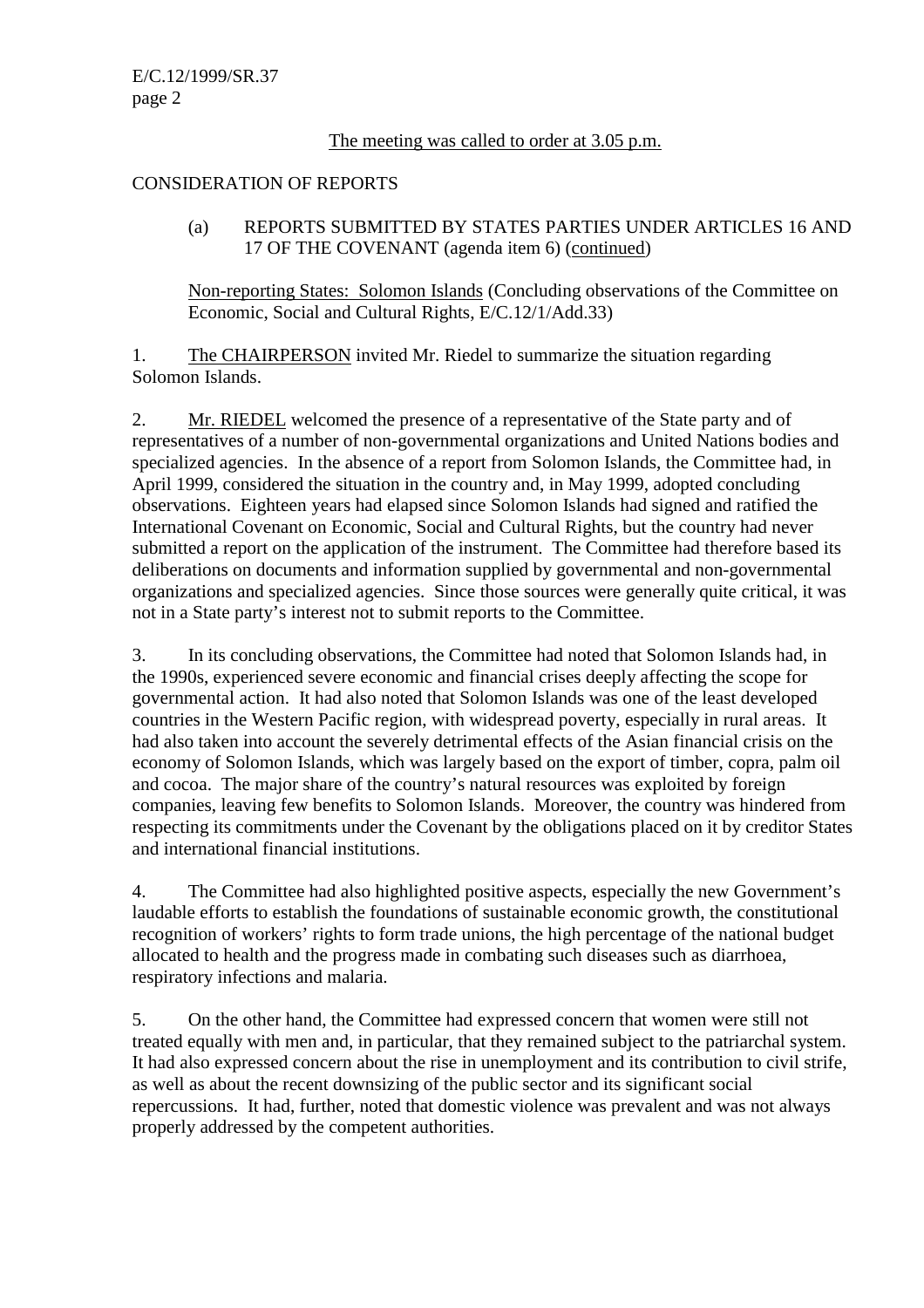E/C.12/1999/SR.37 page 3

6. He suggested that the Committee should examine how the secretariat and specialized agencies could help Solomon Islands to discharge its obligations under the Covenant.

7. Mr. HUNT observed that, in response to a request made by the Committee to specialized agencies in its concluding observations in May 1999, the Committee had received additional information concerning the status and enjoyment of economic, social and cultural rights in Solomon Islands from a number of specialized agencies and international financial institutions, several of which had sent representatives to the meeting to talk with the State party's representative and the members of the Committee. Moreover, the World Bank and the International Trade Centre UNCTAD/WTO had recently sent the Committee important background information on Solomon Islands.

8. As Solomon Islands was one of the few Southern Pacific island States to have signed and ratified the Covenant, he welcomed the fact that the United Nations family was united in attempting to resolve the country's problems, including those regarding the submission of periodic reports.

9. The CHAIRPERSON welcomed Mr. Franco Pororara, planner and analyst in the Planning and Development Department of Solomon Islands, whose travel to and stay in Geneva had been financed by the New Zealand Government. She remarked that the purpose of the meeting was to consider the additional information at the Committee's disposal and to find ways of helping Solomon Islands meet its obligations under the Covenant, specifically that of submitting regular reports to the Committee.

10. Mr. PORORARA (Solomon Islands) explained that his country's problems had prevented it from submitting periodic reports under articles 16 and 17 of the Covenant. Solomon Islands was a member of a large number of regional and international organizations and had ratified international agreements without fully appreciating the burden of the obligations deriving from them. No later than the previous month, the United Kingdom Government had sent an expert to help his country's Government understand its duties under those agreements.

11. No law prevented the application of the provisions of the Covenant in Solomon Islands; the problems being experienced were more attributable to a shortage of financial and human resources. The lack of qualified staff was particularly apparent in the spheres of education, social services and health. This caused serious problems for the country, which lacked the skills necessary to implement programmes recommended by United Nations specialized agencies. The Government had pledged that it would, as of the coming year, emphasize education, health services and disease prevention. Its willingness to take action was clear, but the problems were so substantial that it would take time to resolve them.

12. The Government of Solomon Islands was currently assessing, with the help of UNDP, the positive and negative effects of its reform programme. The negative effects of the first wave of dismissals of 500 civil servants were beginning to make themselves felt. The dismissed staff had had to return to their villages and placed their children in rural schools, which were often short of books and teachers. It was vitally important for the international community to ensure that future aid to Solomon Islands, whatever form it took, did not disrupt the country's social structure.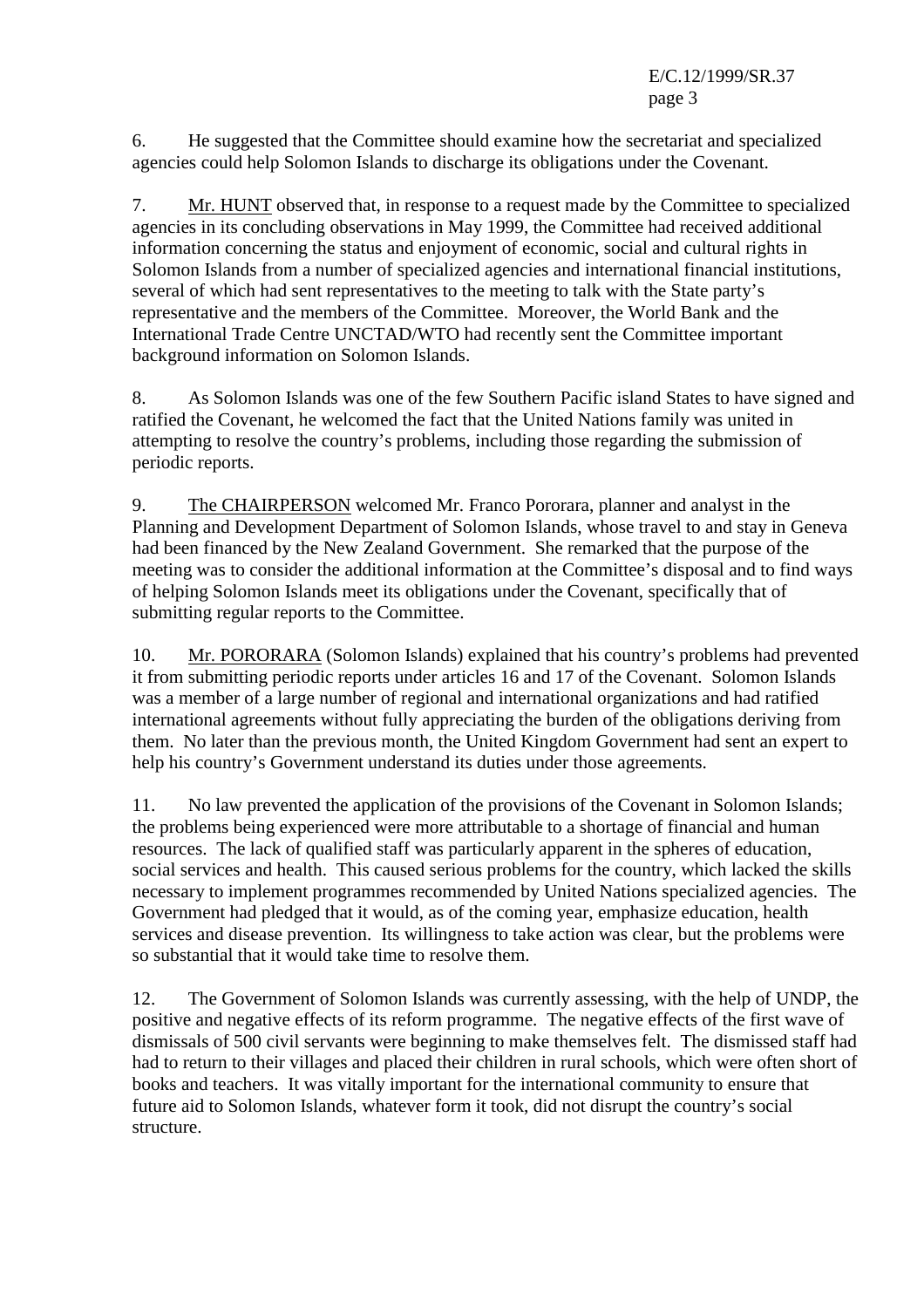13. Mr. TAPLIN (International Monetary Fund) said that he was pleased to be participating in the review of the situation of Solomon Islands, although he could not undertake to take part in all the Committee's meetings to consider the situation in States parties to the Covenant.

14. The economy of the Solomon Islands archipelago was dominated by logging, commercial fishing, tree-crop-growing, public-sector employment and subsistence agriculture, which sustained over 70 per cent of the population. The population growth, of 3 per cent per year, was the highest in the region.

15. In the mid-1990s, the budgetary, wages and economic policy of the then Government, which had gambled everything on the - excessive - exploitation of forest resources, had plunged the country into a serious economic and financial crisis. In mid-1997, the Asian crisis had halted exports of forest products, making the situation still worse.

16. The Government which had come to power in September 1997 had made a start on remedying the situation by trying to restore fiscal balance through an increase in State revenue and a reduction of spending on the civil service. Progress had also been made on structural reform in the areas of forestry, Customs administration, public finance, the civil service and privatization.

17. Despite all those efforts, the real gross domestic product had fallen in 1998, mainly because of declines in logging and related activities. The drop in exports had, however, been more than offset by the shrinkage of imports, with the result that the current-account balance had been in surplus in 1998. The available information suggested that the country's economic and financial situation would continue to improve in 1999.

18. Ms. GJELTEN (United Nations Development Programme) said that UNDP was eager to cooperate with the Committee and would therefore ask its Fiji office to help Solomon Islands meet its obligations under the Covenant.

19. Mr. MASUKU (United Nations Food and Agriculture Organization) said that the right to adequate food was one of the fundamental human rights and that FAO strove to help developing countries to achieve food security. While Solomon Islands was, overall, capable of providing such security, a number of vulnerable population categories, particularly the unemployed and slum-dwellers, did not have adequate food. Employment promotion and greater investment in the agri-food sector were, therefore, necessities. FAO was willing to provide Solomon Islands with technical assistance in implementing an appropriate strategy.

20. Mr. MATHUR (World Trade Organization) said that Solomon Islands was among the least developed countries receiving help under the Integrated Framework for Trade-Related Assistance. Six institutions were participating in the project: IMF, the International Trade Centre, UNCTAD, UNDP, the World Bank and WTO. The aim of the Integrated Framework was to increase the benefits to least developed countries from trade-related assistance and to help such countries integrate in the multilateral trading system. Solomon Islands was estimated to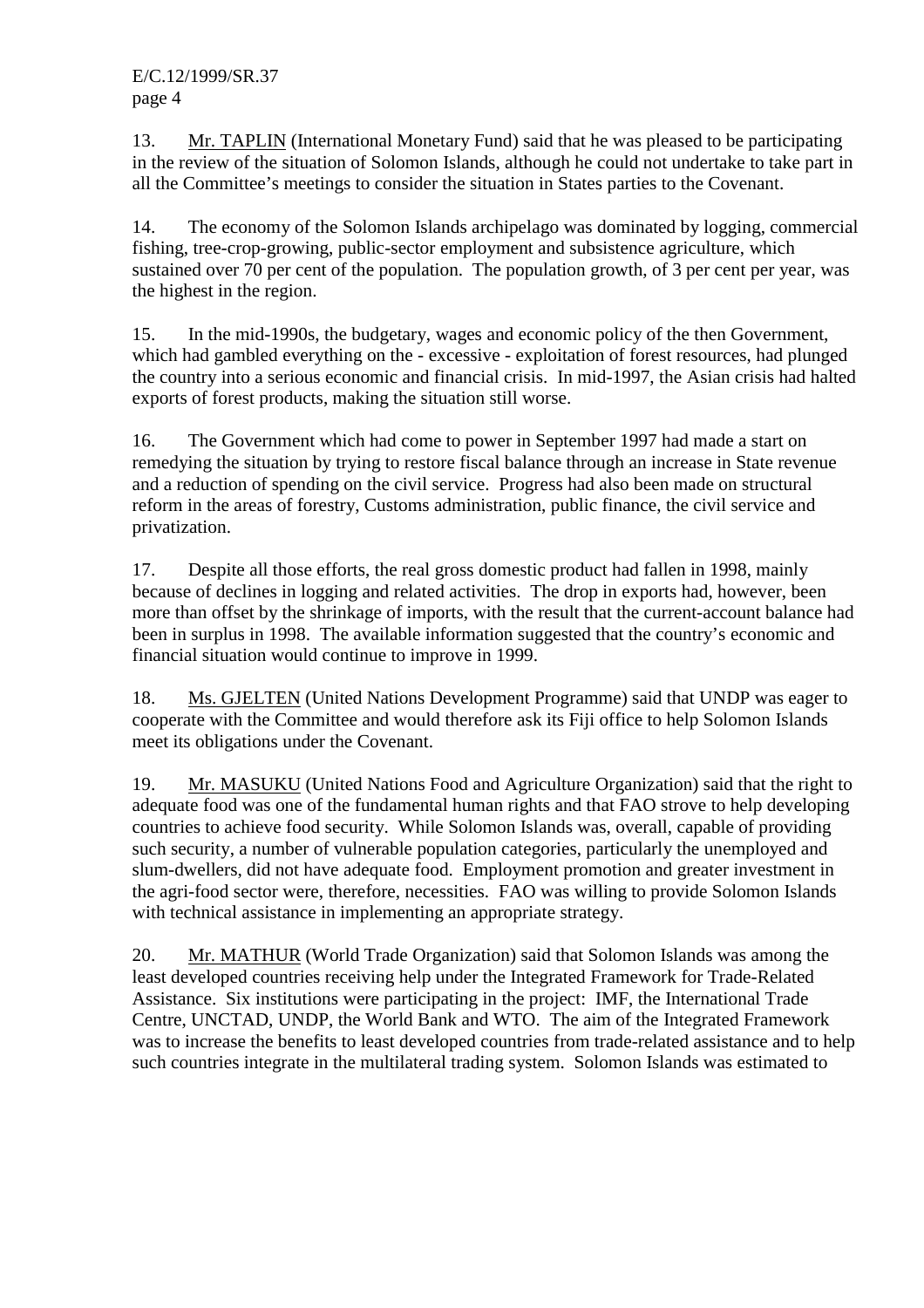need help in the areas of: application of WTO agreements; human and institutional capacity-building in the public and private sectors; market development, and information technology. The institutions he had named had devised an integrated response which was being implemented in cooperation with the Government of Solomon Islands.

21. Solomon Islands had undertaken a trade-policy review at WTO in September 1998. The economic challenges facing the country were considerable: an intolerable public debt burden; a limited number of export products, and reliance on a number of main export markets. The Integrated Framework sought to help Solomon Islands overcome those problems.

22. Mr. LECKIE (Centre on Housing Rights and Evictions - COHRE) remarked that COHRE had distributed to the Committee, at the latter's twentieth session, a report on a mission to Solomon Islands to see how the Covenant was implemented there. COHRE was deeply worried by the ethnic strife which had since occurred in Solomon Islands and had caused numerous deaths and the displacement of several thousand people. The Committee and the entire international community should give all due attention to that serious problem.

23. COHRE earnestly hoped that the Government of Solomon Islands would, as the Committee had suggested in its concluding observations, convene a national summit on the application of the Covenant in which all interested national and international entities, especially the central and local authorities, trade unions, local NGOs, specialized agencies and donor countries, would participate. The Government might request assistance for the purpose from the Office of the High Commissioner for Human Rights.

24. Ms. FARHA (Centre on Housing Rights and Evictions - COHRE) said that international aid accounted for more than half of the national budget of Solomon Islands. The donor countries, especially the United Kingdom, Australia, New Zealand and Japan, which were parties to the Covenant, should therefore, pursuant to General Comment No. 2, articles 2 and 22 of the Covenant and the guidelines for the preparation of reports, state when submitting their own reports to the Committee how far they were helping countries like Solomon Islands to give effect to the rights proclaimed in the Covenant.

25. Mr. FA'ASALA (Centre on Housing Rights and Evictions - COHRE) observed that, according to the information available to COHRE, the main objective of the structural reforms of the Government of Solomon Islands was to improve the accessibility of land for commercial and urban development while complying with the law on registration of land subject to customary tenure. The Government was further reported as wanting to remove a number of obstacles including, in particular, customary land tenure - to expansion of the tourism industry. There was a risk that facilitating the private sector's and foreign investors' access to land subject to customary tenure might deprive the majority of the Islands' population of their main source of income and destroy the social structure, which was founded on kinship and land. To avoid that, the Government should, with the help of the Committee on Economic, Social and Cultural Rights and with due regard for the obligations deriving from the Covenant, revise its structural-reform programme and its medium-term development strategy.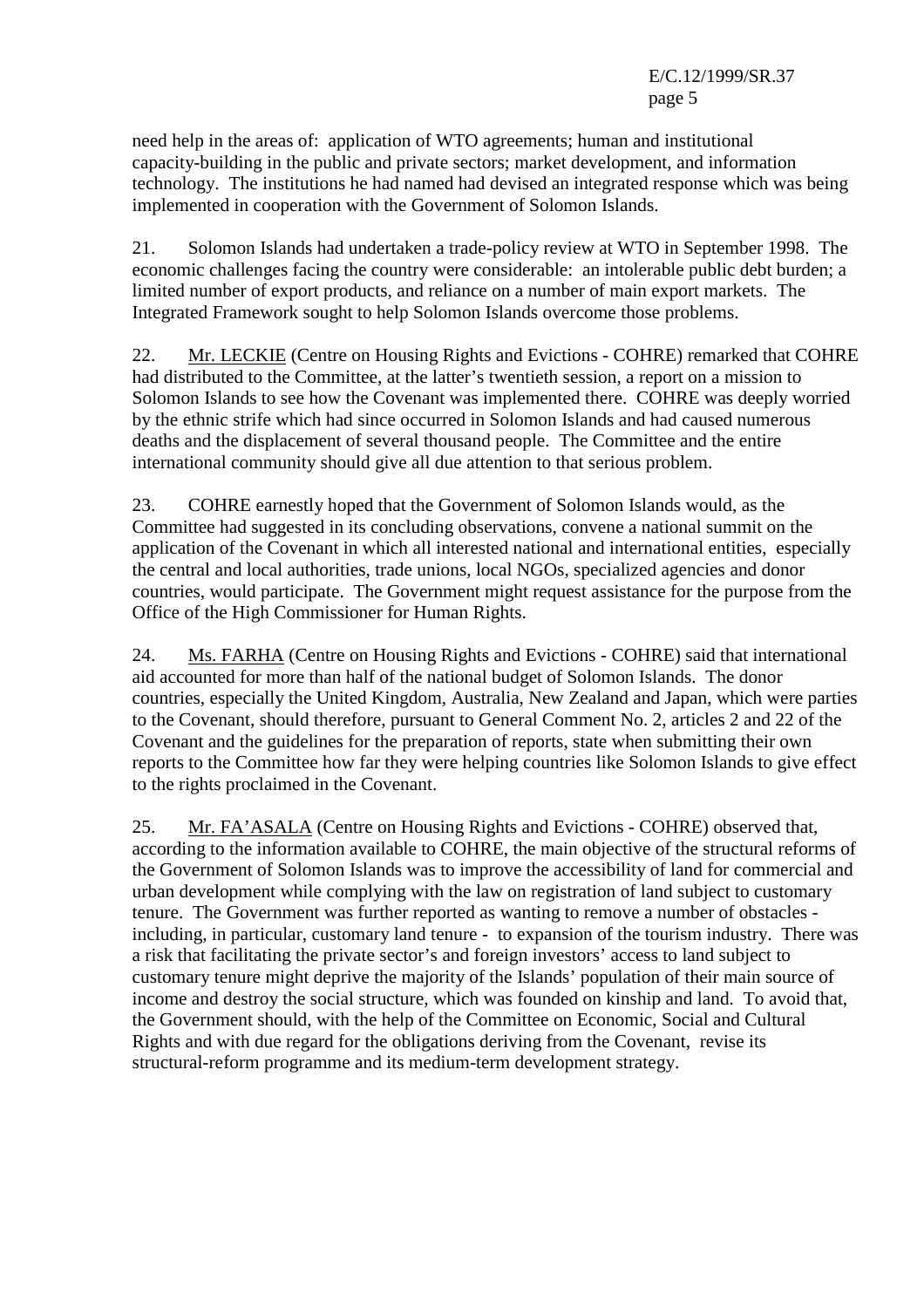E/C.12/1999/SR.37 page 6

26. Mr. RIEDEL remarked that the United Nations and its specialized agencies had an obligation under article 22 of the Covenant to contribute to the implementation of the instrument. He hoped in that connection that the IMF would continue to cooperate with the Committee.

27. Mr. SCHÜRMANN-ZEGGEL (Amnesty International) said that a delegation from Amnesty International had visited Solomon Islands in September; an internal report on the visit had already been written and would be followed by an official report. The delegation had urged the authorities of Solomon Islands to take into account the concluding observations adopted by the Committee on 14 May 1999. It had also given them a copy of those observations, of which not all the relevant organs had heard. The representatives of the Government of Solomon Islands had shown good will and their interest in cooperating with international bodies.

28. The adverse effects of the economic crisis and social unrest referred to in the concluding observations were still very visible. There was high unemployment and the land question continued to be a source of trouble. One of the worst problems was that of population displacement from Guadalcanal. There were food shortages in Malaita province. Few of the displaced families had access to drinking water or sanitary facilities and most of their children were unable to attend school. Skilled workers were leaving some urban centres. The phenomenon of population displacement seemed likely to continue.

29. The Government was taking steps to try to deal with the new situation and, in particular, to improve access to basic health and education services for the population of Malaita. The authorities of Solomon Islands were favourably disposed towards cooperation with international bodies and the Office of the High Commissioner for Human Rights should be among those present in the country. Lasting peace would be impossible without a resolution of the current economic and social problems.

30. Ms. PANDIT (International Commission of Jurists) said that, in the same way as it was at the disposal of any State having difficulty in meeting the requirements on an international treaty, her organization was willing to help the Government of Solomon Islands fulfil its obligations under the Covenant.

31. Mr. ANTANOVICH said that Solomon Islands had unfortunately not been spared any of the problems that afflicted newly independent States. The geography of the archipelago was no help either to administration of the country or to reform.

32. The concluding observations on Solomon Islands which the Committee had adopted on 14 May 1999 seemingly remained entirely relevant. The lack of access for women to decision-making bodies was unquestionably an obstacle to the improvement of economic and political life. Even if that state of affairs was attributable to historical and cultural factors, it needed to be changed. The Government should also seek ways of ending the continuing unrest and conflicts in the country, for that could not be done from outside. International financial institutions and non-governmental organizations were already providing substantial financial aid and the Government should use it to the best advantage. A national summit on implementation of the Covenant might be the starting point for better cooperation between the authorities of Solomon Islands and international organizations.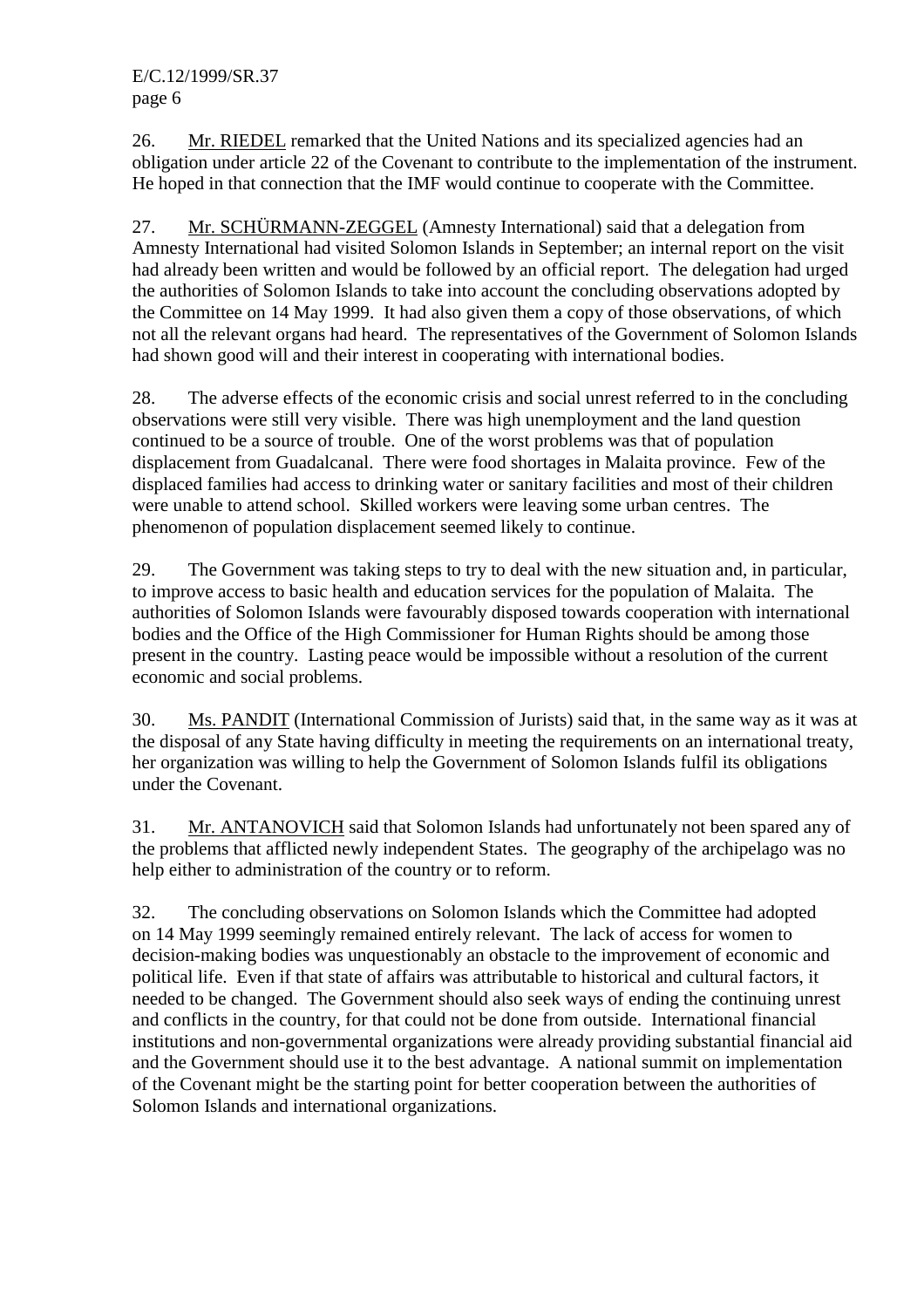E/C.12/1999/SR.37 page 7

33. Mr. HUNT supported the idea of a national summit: such a meeting might lead to the adoption of a plan of action for dealing with the country's problems. Amnesty International's expansion of distribution of the Committee's concluding observations to the authorities of Solomon Islands was welcome; UNDP, too, had on several occasions drawn the Government's attention to the Committee's work.

34. As a general question, he wondered how far and when States' international obligations, and in particular those deriving from the Covenant, were taken into account in negotiations between States and the Bretton Woods institutions on macroeconomic policy.

35. Mr. TAPLIN (International Monetary Fund) said that, as IMF was not a signatory to the Covenant, article 22 was not, in his view, binding on it. IMF did not specifically take States' obligations under the Covenant into consideration when negotiating or consulting with them. That statement could not, however, be properly interpreted without an understanding of exactly what was meant by "taking into consideration" and a closer look at the relationship between IMF action and States' exercise of their sovereign rights. At all events, it could legitimately be asked how a State's ratification of the Covenant affected its economic policy.

36. Mr. RIEDEL took note of the position of IMF, but pointed out that IMF did not operate in a vacuum. Its policy interacted with that of many other actors; furthermore, IMF was, as he understood it, steadily moving towards taking into consideration factors other than purely technical or financial ones. It might be thought that it would also be in the Fund's long-term interest to take account, when negotiating loans, of States' legal obligations. As the Committee's role was to highlight such obligations in the economic, social and cultural spheres, it would no doubt be useful for there to be a deeper, formal dialogue between the Committee and IMF at some time.

37. Mr. TAPLIN (International Monetary Fund) stressed that the position of IMF was an expression of the consensus of the Fund's 182 member States. IMF maintained close cooperation with bodies such as the World Trade Organization on the understanding that each body had its own field of work and that there could be no question of encroaching on each other's territory. It was not the Fund's function to ensure respect for economic, social or cultural rights, but it could certainly pay attention to States' situation in that regard.

38. Mr. HUNT said he felt that it was for States to draw attention to their obligations under the Covenant when they negotiated plans or measures with IMF. He hoped the Committee would strengthen its links with the Bretton Woods institutions, UNDP and specialized agencies such as FAO so that they and it could better determine how to help the least developed countries. He would be grateful if the representative of FAO would say more about the kind of assistance which that organization afforded to such countries.

39. Mr. MASUKU (United Nations Food and Agriculture Organization) explained that FAO drew up and applied technical assistance programmes with least developed countries on the basis of in-depth studies of food- and agriculture-related areas, for example food security, job-creating investment, the agri-food industry, land tenure, nutrition, fishing, or any other matter that a State might wish.